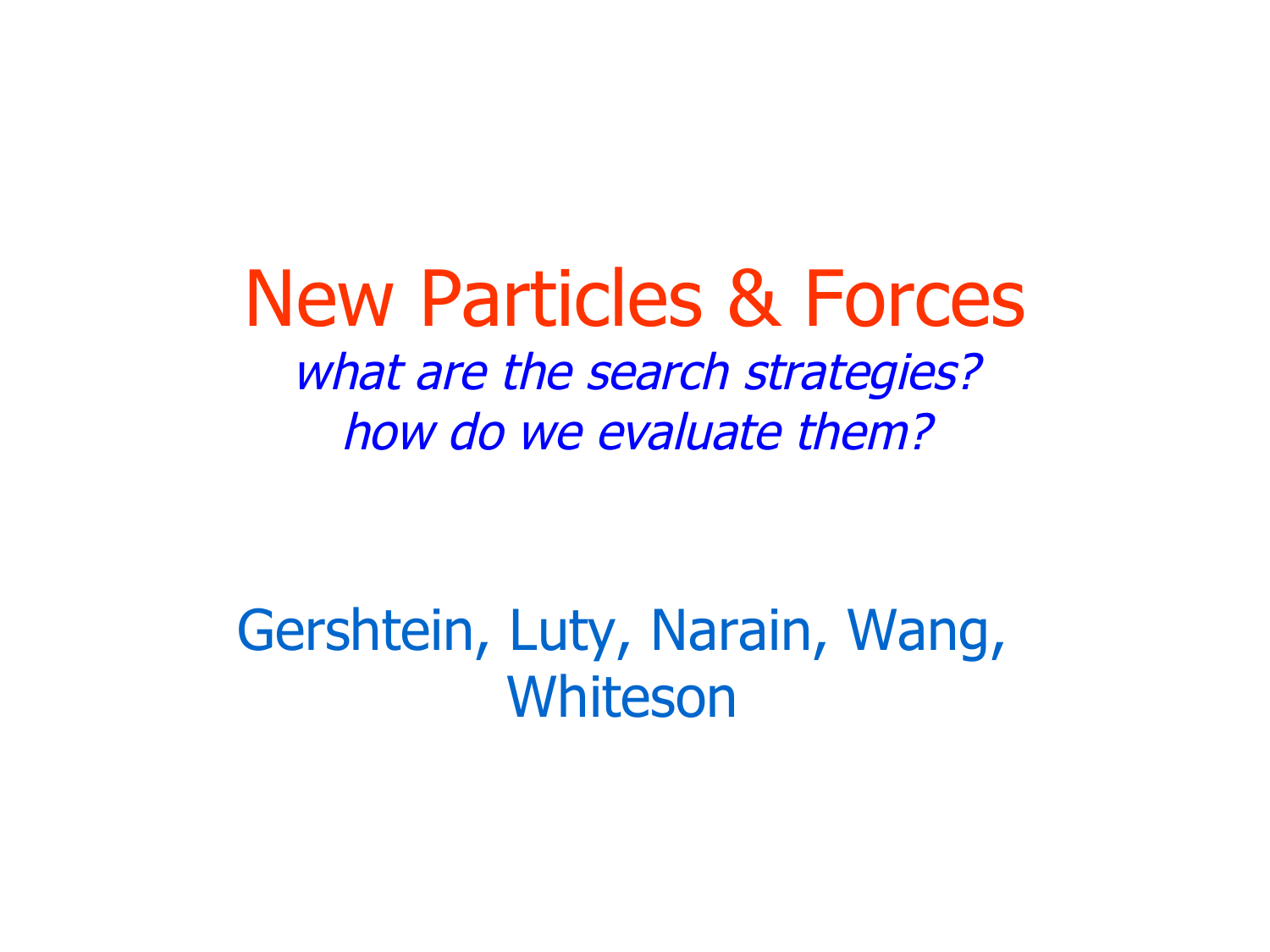# Questions to be answered

- **Higgs discovery brought old questions to the fore** Hierarchy, vacuum stability, …
	- Yet we still do not know what kind of new physics is there

## **Big tasks**

- To fully explore the origin of electroweak symmetry breaking in light of the discovery of a Higgs-like particle at the LHC.
- To investigate the naturalness (or lack thereof) of the electroweak (TeV) scale
- To investigate the origin of dark matter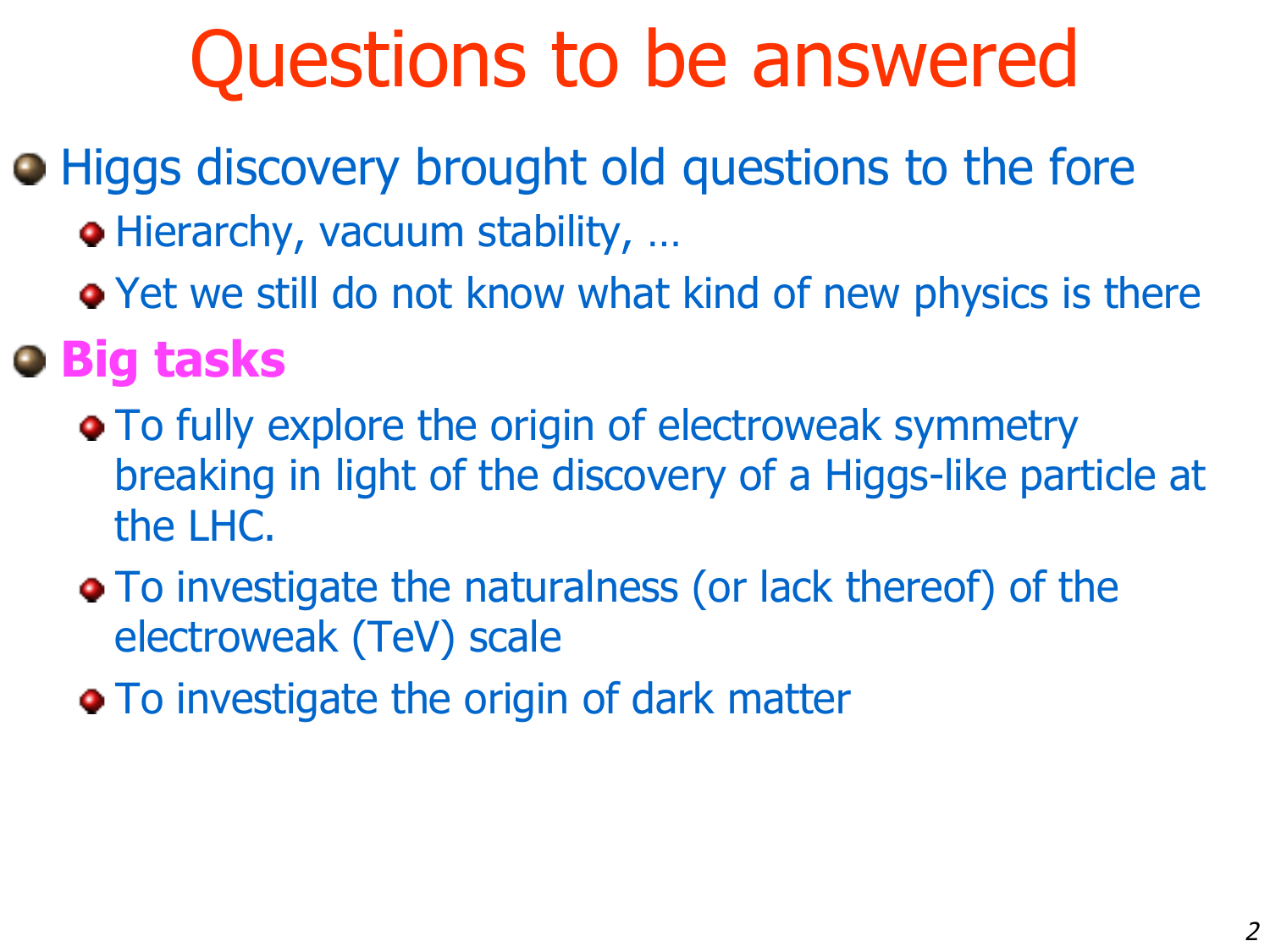### Mapping these questions to actual physics analyses...

#### BENCHMARK MODELS TO COMPARE THE DISCOVER REACH OF FUTURE FACILITIES IN THE EXPLORATION OF THE ENERGY FRONTIER.

There are a large variety of theoretical frameworks and specific models that attempt to address these questions. The purpose of this subgroup is to assess the opportunities for discovery in these scenarios. We have identified the models for possible exploration in this report in the list below.

Note that the list of signals and the number of future facilities to be considered are almost certainly too long to explore them all. There may also be opportunities that are missed in the above. The next step in the process is to identify which studies will take place, for which we need the active input and participation of the particle physics community.

We also intend to capitalize on the studies done for the European Study Group

. Exploration of the observed Higgs-like particle

The discovery of the Higgs-like particle at the LHC is the most important step forward in understanding the electroweak interactions since the discovery of the W and Z bosons. Fully capitalizing on this discovery is one of the top priorities for research in the high-energy frontier in the coming decade.

While the Higgs subgroup is charged with detailed investigation of its properties, there is a connection to new particles here

since even the SM-like the Higgs can be a portal to new physics and hidden sectors. In particular, studies of non-standard decays (i.e. leptonic jets) should be investigated

. Dark Matter

The relic abundance of dark matter is a strong hint that the origin of dark matter may be a WIMP, which may be searched for at colliders. The study of dark matter at the high-energy frontier overlaps strongly with other theoretical ideas discussed below.

- Supersymmetry with stable LSP

- Little Higgs with T-parity

- Model-independent searches for dark matter

- MET searches (e.g. monojets)

The models+signals will likely be contained in the other theoretical ideas discussed below.

In specific frameworks (e.g. supersymmetry) it is possible to directly compare the reach of collider dark matter searches with the that of dark matter direct detection experiments. This can be used to get ideas of the reach of these experiments, but in general the collider and direct detection experiments give complementary information.

· Supersymmetry

The theoretical motivation for supersymmetry is very strong, but so far no signal has been observed. This motivates extending the reach of existing searches for models, as well as looking for models with special features that would hide them from conventional searches.

- Conventional spectra (split spectrum, stable LSP)

- $-$  jets  $+$  MET - electroweak chargino/neutralino production
- multilepton searches
- Squeezed SUSY spectrum
- large ISR signals
- R-parity violating
- multijet and multilepton signals with small MET
- Naturalness-motivated spectra (light stop)
- b or t rich final states

· Composite or Partially Composite Higgs

Models of this kind can explain the existence of the light Higgs-like particle. They include models where the Higgs is a psuedo-Nambu Goldstone (composte Higgs and "little Higgs") and models where the Higgs mixes with a strongly-coupled sector. There are also "holographic" versions of these theories where the composite dynamics is replaced by extra dimensions.

The study of the Higgs sector of these models is discussed separately above, so the list below focusses on the other signals of these models.

- Little Higgs
- Top partner searches
- Universal extra dimensions
- Squeezed spectra of KK partners (similar to squeezed SUSY)
- Composite Higgs
- Double Higgs production
- Warped extra dimensions
- ttbar resonances, W/Z/h resonances (similar signal also in composite Higgs models)
- 

http://www.snowmass2013.org/ tiki-index.php?page=The+Path +Beyond+the+Standard+Model

• Way too many to have high quality studies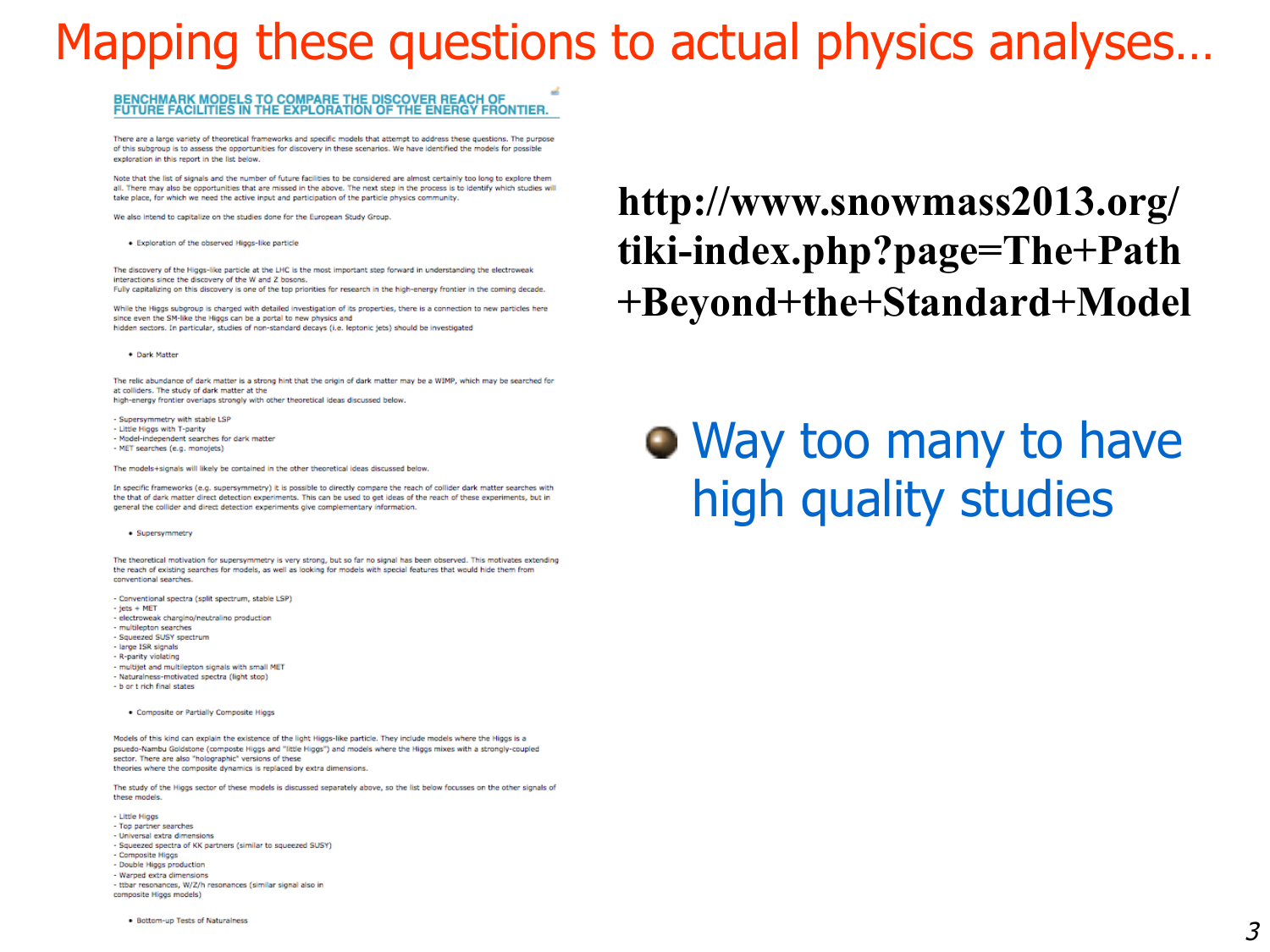### Mapping these questions to actual physics analyses...

#### BENCHMARK MODELS TO COMPARE THE DISCOVER REACH OF FUTURE FACILITIES IN THE EXPLORATION OF THE ENERGY FRONTIER.

There are a large variety of theoretical frameworks and specific models that attempt to address these questions. The purpose of this subgroup is to assess the opportunities for discovery in these scenarios. We have identified the models for possible exploration in this report in the list below.

Note that the list of signals and the number of future facilities to be considered are almost certainly too long to explore them all. There may also be opportunities that are missed in the above. The next step in the process is to identify which studies will take place, for which we need the active input and participation of the particle physics community.

We also intend to capitalize on the studies done for the European Study Group

. Exploration of the observed Higgs-like particle

The discovery of the Higgs-like particle at the LHC is the most important step forward in understanding the electroweak interactions since the discovery of the W and Z bosons.

Fully capitalizing on this discovery is one of the top priorities for research in the high-energy frontier in the coming decade. While the Higgs subgroup is charged with detailed investigation of its properties, there is a connection to new particles here

since even the SM-like the Higgs can be a portal to new physics and hidden sectors. In particular, studies of non-standard decays (i.e. leptonic jets) should be investigated

. Dark Matter

The relic abundance of dark matter is a strong hint that the origin of dark matter may be a WIMP, which may be searched for at colliders. The study of dark matter at the high-energy frontier overlaps strongly with other theoretical ideas discussed below.

- Supersymmetry with stable LSP

- Little Higgs with T-parity

- Model-independent searches for dark matter

- MET searches (e.g. monojets)

The models+signals will likely be contained in the other theoretical ideas discussed below.

In specific frameworks (e.g. supersymmetry) it is possible to directly compare the reach of collider dark matter searches with the that of dark matter direct detection experiments. This can be used to get ideas of the reach of these experiments, but in general the collider and direct detection experiments give complementary information.

· Supersymmetry

The theoretical motivation for supersymmetry is very strong, but so far no signal has been observed. This motivates extending the reach of existing searches for models, as well as looking for models with special features that would hide them from conventional searches.

- Conventional spectra (split spectrum, stable LSP)

- $-$  jets  $+$  MET - electroweak chargino/neutralino production
- 
- multilepton searches
- Squeezed SUSY spectrum
- large ISR signals - R-parity violating

- multijet and multilepton signals with small MET - Naturalness-motivated spectra (light stop)
- b or t rich final states

· Composite or Partially Composite Higgs

Models of this kind can explain the existence of the light Higgs-like particle. They include models where the Higgs is a psuedo-Nambu Goldstone (composte Higgs and "little Higgs") and models where the Higgs mixes with a strongly-coupled sector. There are also "holographic" versions of these theories where the composite dynamics is replaced by extra dimensions.

The study of the Higgs sector of these models is discussed separately above, so the list below focusses on the other signals of these models.

- Little Higgs
- Top partner searches
- Universal extra dimensions
- Squeezed spectra of KK partners (similar to squeezed SUSY)
- Composite Higgs
- Double Higgs production
- Warped extra dimensions
- ttbar resonances, W/Z/h resonances (similar signal also in composite Higgs models)

. Bottom-up Tests of Naturalness

### http://www.snowmass2013.org/ tiki-index.php?page=The+Path +Beyond+the+Standard+Model

• Way too many to have high quality studies

### • Did we miss anything?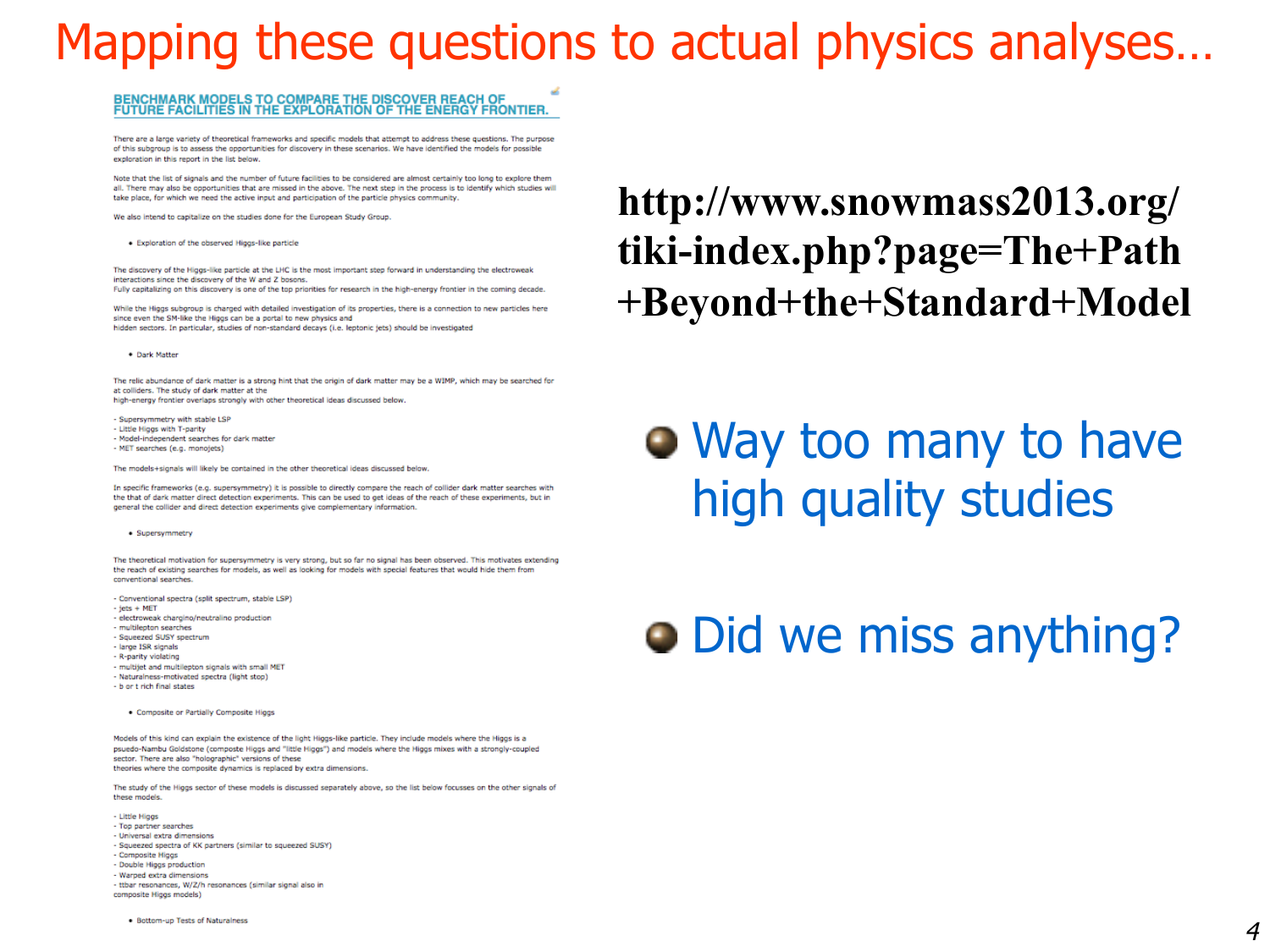## Asking the right questions

- $\bullet$  In the end, we want the result to inform the P5
- We need to decide which are the right studies to perform to understand what kind of physics potential different facilities have
	- i.e. if we have SLHC data, we should look for heavy gluinos and Z', but if heavy gluinos and Z' were the main things we are interested in, SLHC is the wrong machine to use
	- it is probably much more important to build SLHC to explore the statistically limited or kinematically hard scenarios
		- compressed spectra where we have to rely on large ISR radiation
		- RPV / light colored resonances where we have to go into boosted regime
		- …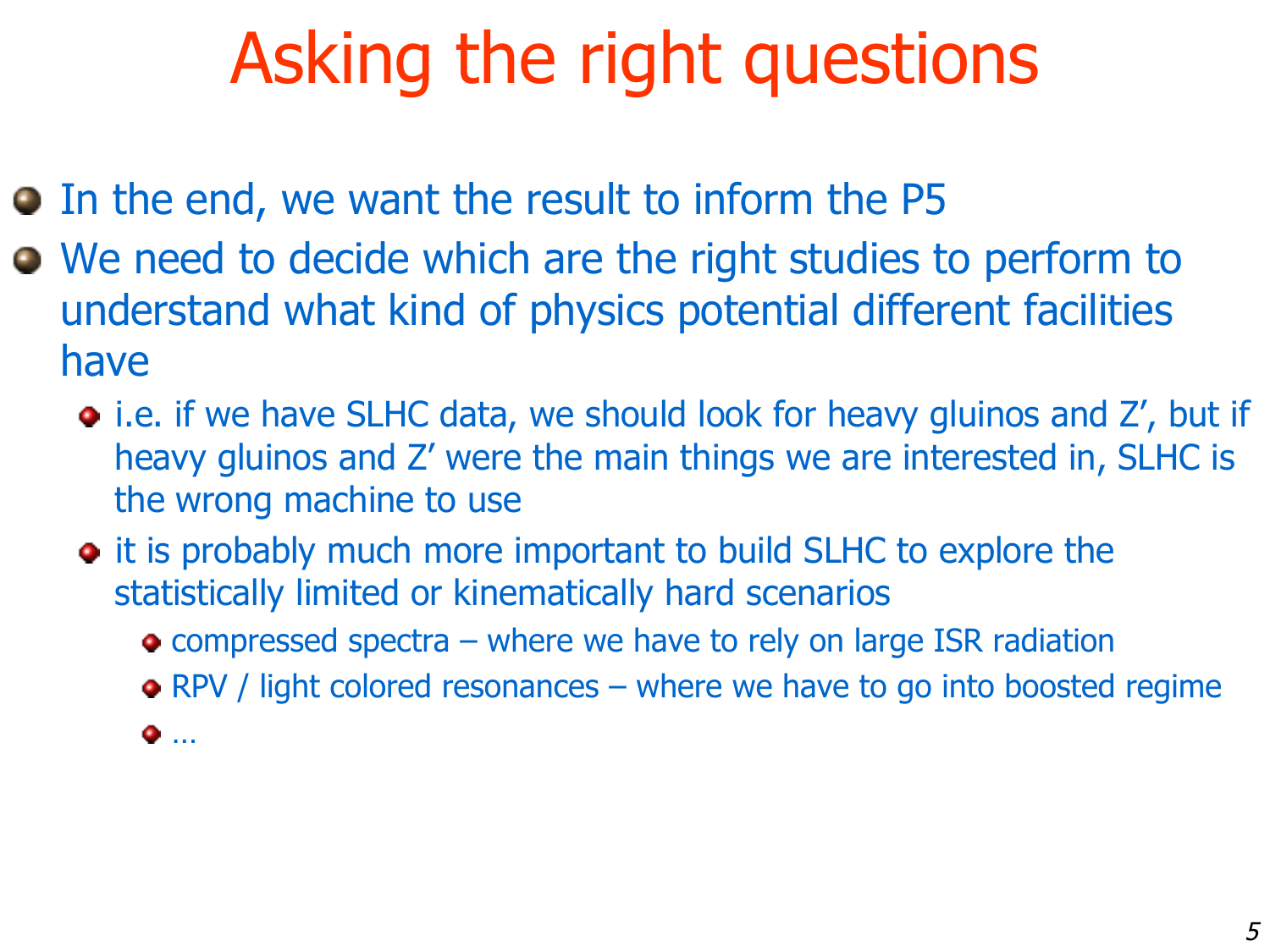# Decision trees?

- **If we consider SLHC, is it a right decision to run** with the same type of trigger menu if we do not find new physics in the first 14 TeV run?
	- What would the alternative look like? When does one decide to give up on new physics in isolated leptons etc at the SLHC?
- What are the right questions for new particles at the ILC? Muon collider? VLHC?